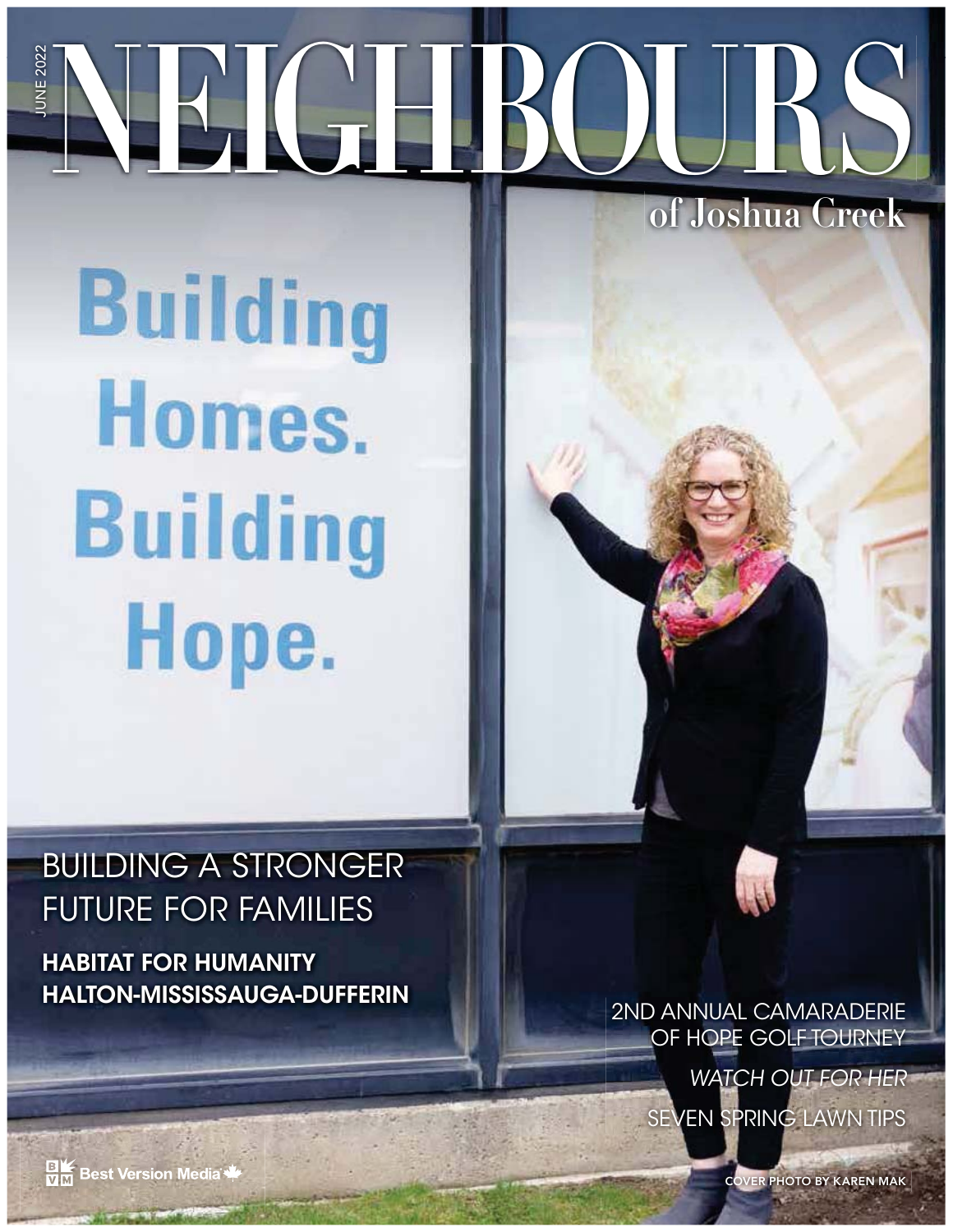COLLEEN PICKET

Sales Representative

905-815-3037sold@colleenpickett.com



www.colleenpickett.com

Your House Sold Names!STRATEGIC APPROACH & TRACK RECORDOur years of experience working in many facets of the real estate business have given us the tools to be the top negotiators in the industry. Our clients benefit from a larger market that gives them exposure to more buyers and helps us sell your home more effectively. We are in the business of selling homes, not just listing them and we have the track record to prove it!

> $(\cdot, \cdot)$ **RE/MAX**

TOM LESNICKSales Representative

416-882-1889sold@tomlesnick.com

**NEIGHBOURS of Joshua Creek**



## Building a Stronger Future for Families **Habitat for Humanity Halton-Mississauga-Dufferin**

By Deborah Everest-Hill | Photo by Karen Mak

We would like to thank Colleen Pickett for sponsoring this month's feature story.

**Naman** *S* Habitat for Humanity Halton-Mississauga-<br>
Dufferin (Habitat HMD) have been hit hard during the pandemic. Typical fundraising has been ifficult given the economic impact on individual and corporate giving. "The pandemic has brought the need for affordable housing to the forefront and as a leading housing provider in Canada, Habitat is finding itself on the front lines of a growing crisis," says Eden Grodzinski, CEO of Habitat HMD. "Affordable housing is no longer a low-income issue. In many parts of Canada, homeownership is now an option for only the top income earners or those with generational wealth."

Eden goes on to say that the term "Generation Rent" aptly describes the growing phenomenon of young adults being forced to rent or live with their parents for longer periods of time because the dream of owning their own home has become out of reach.

In 2021, a Canada Mortgage and Housing Corporation (CMHC) rental market survey found that Oakville had some of the highest rental rates in the province, even higher than Toronto! The average price to rent an apartment was \$1,701.

k beste blue 2022 and the set of the set of the set of the set of the set of the set of the set of the set of the set of the set of the set of the set of the set of the set of the set of the set of the set of the set of th

Eden says that housing prices in Halton Region have become unattainable. The average resale price of a home in Halton region was \$913,615 in 2020, according to the Real Property Solutions House Price Index, and prices have continued to climb throughout the pandemic. In fact, analysis completed by the Ontario Ministry of Municipal Affairs and Housing indicates that, without a down payment greater than 5 per cent, homeownership is only viable for the top 10 per cent of income earners, those making more than 260,000 a year.

As a result of high prices and other factors, ten per cent of Halton residents are in core housing need. Before the pandemic, Community Development Halton found that more than 17,000 households experienced an issue related to housing such as overcrowding, affordability or poor quality.

One way to address the current housing crisis is with affordable housing. Habitat HMD is a local non-profit and one of 50 affiliates of Habitat for Humanity Canada which is, in turn, affiliated with Habitat International. Globally the nonprofit builds homes for families in more than 70 countries.

Continued on page 10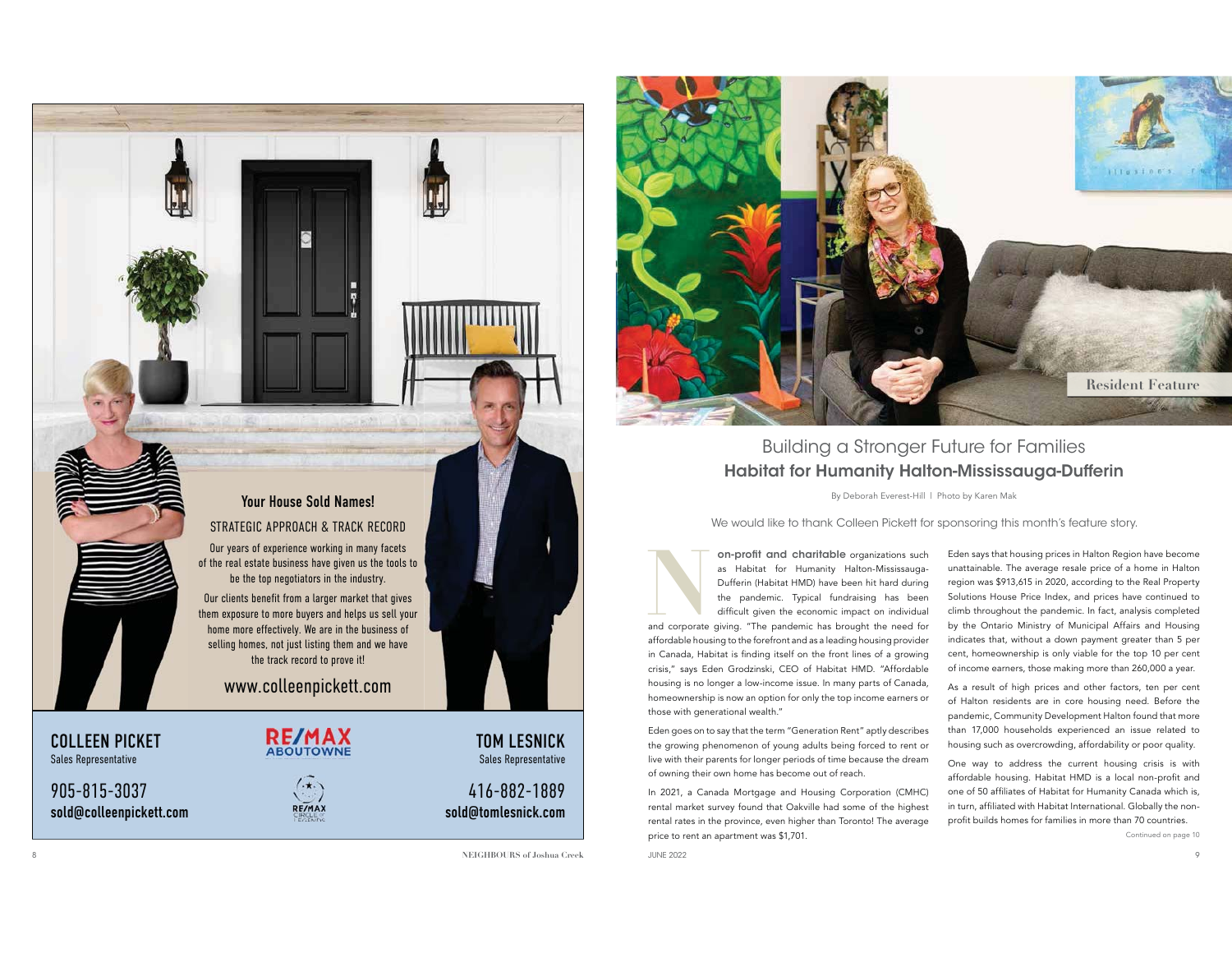#### Every Door Unlocks the Potential for a Better LifePhoto by Karen Mak

When the Halton District School Board (HDSB) reached out to Habitat Halton-Mississauga-Dufferin to explore how students who were not in the skilled trades program could contribute to the Tiny Home Pilot Project, a wonderful thing happened. The every door online art auction was conceived.

Since a door represents a transition and being open to new possibilities and opportunities, Habitat HMD suggested that

students complete an art project using doors from the ReStore.

"We invited art classes to create their own unique vision of a future full of possibilities," says Julie Watt, Director of Communications and Partnerships. "We wanted these pieces to demonstrate the student's hopes and dreams expressed through their unique styles and talents."

The doors turned out amazingly (See photo) and will be auctioned online to raise funds for the Tiny Home Build Program. Visit https:// trellis.org/every-door-2022 for more information.

An integral part of the community since 1999, Habitat HMDs works to empower working lower-income families to build strength, stability, and independence by providing affordable housing that generates equity and lasting change and by the end of 2022, it will have completed a total of 69 units for partner families.

The Habitat HMD traditional housing program provides interest-free, geared-to-income mortgages to qualified homeowners who would not be able to secure a conventional mortgage. The selection process is based on household income, housing needs and fit with the housing models. Benefits of the Home Program include improved health, childhood development and financial stability.

A Canadian Mortgage and Housing Corporation Canada-wide survey of Habitat families found:

- 86% of Habitat homeowners report being happier
- 89% said their family life had improved
- $\bullet\,$  58% reported that they were better off financially
- $\bullet\,$  65% reported an increase in their children's confidence

Throughout the pandemic, land, labour, lumber, and other materials have become much more expensive and there is a shortage of skilled labour. To further exacerbate the situation, Habitat homes are appraised at fair market value in accordance with Canada Revenue Agency (CRA) guidelines. With Oakville housing prices at an all-time high, it has become difficult for Habitat to make the mortgage amounts appropriate for partner families.

**Solution** We need to innovate to **We need to innovate to make housing affordable for not only the lower-income working families that we serve, but also**  the next generation.<sup>99</sup>

To continue to offer families manageable mortgage payments, the Habitat HMD is exploring new shared equity generating options such as deferred homeownership, fractional ownership, co-housing, and land trusts. "We need to innovate to make housing affordable for not only the lower-income families that we serve, but also the next generation," Eden says.

Given the decreasing availability and increased cost of land in Oakville, she says Habitat HMD is always looking for opportunities to partner with private sector developers on mutually beneficial projects. For example, Habitat's partnership with a developer enables the non-profit to provide developer-built units to partner families at an affordable mortgage rate. "The work we do together is about collectively increasing our impact and allowing us to provide more affordable housing solutions to the communities we serve," Eden adds.

Thanks to the ongoing support of individual and corporate donors and proceeds from its ReStores, Habitat HMD has continued to make strides in addressing the affordable housing crisis.



Habitat HMD's ReStores offer a wide range of unique items such as furniture, video games, antiques, china and home décor that have been donated by members of the community or corporate partners. Revenue generated from ReStores helps support Habitat's housing program.

Habitat HMD accepts gently used sellable items at each of its four ReStore locations.

Another Habitat HMD success story is the completion of four five-bedroom units at the Bristow-Law Build Project located at 3073 Merritt Street in Mississauga. It's anticipated that member families will move into the units in late summer.

And, finally, Eden and her Habitat colleagues are extremely proud of the launch of the Tiny Home Pilot Program last year.

Continued on page 12





#### Would you like to learn about your life purpose, your relationships and/or how to align your business with your life path?

Schedule 'Your Heart Purpose Reading', which will reveal your primary life challenges, your abilities, and your life purpose.

'Your Heart Purpose Reading' will also help to understand your relationships better, and help to maximize success in your business, in our world of rapid change and evolution.



Almerinda Amaral, HeartCentred Teacher 289.681.1367 alie@heartquestliving.com www.heartquestliving.com



**NEIGHBOURS of Joshua Creek**